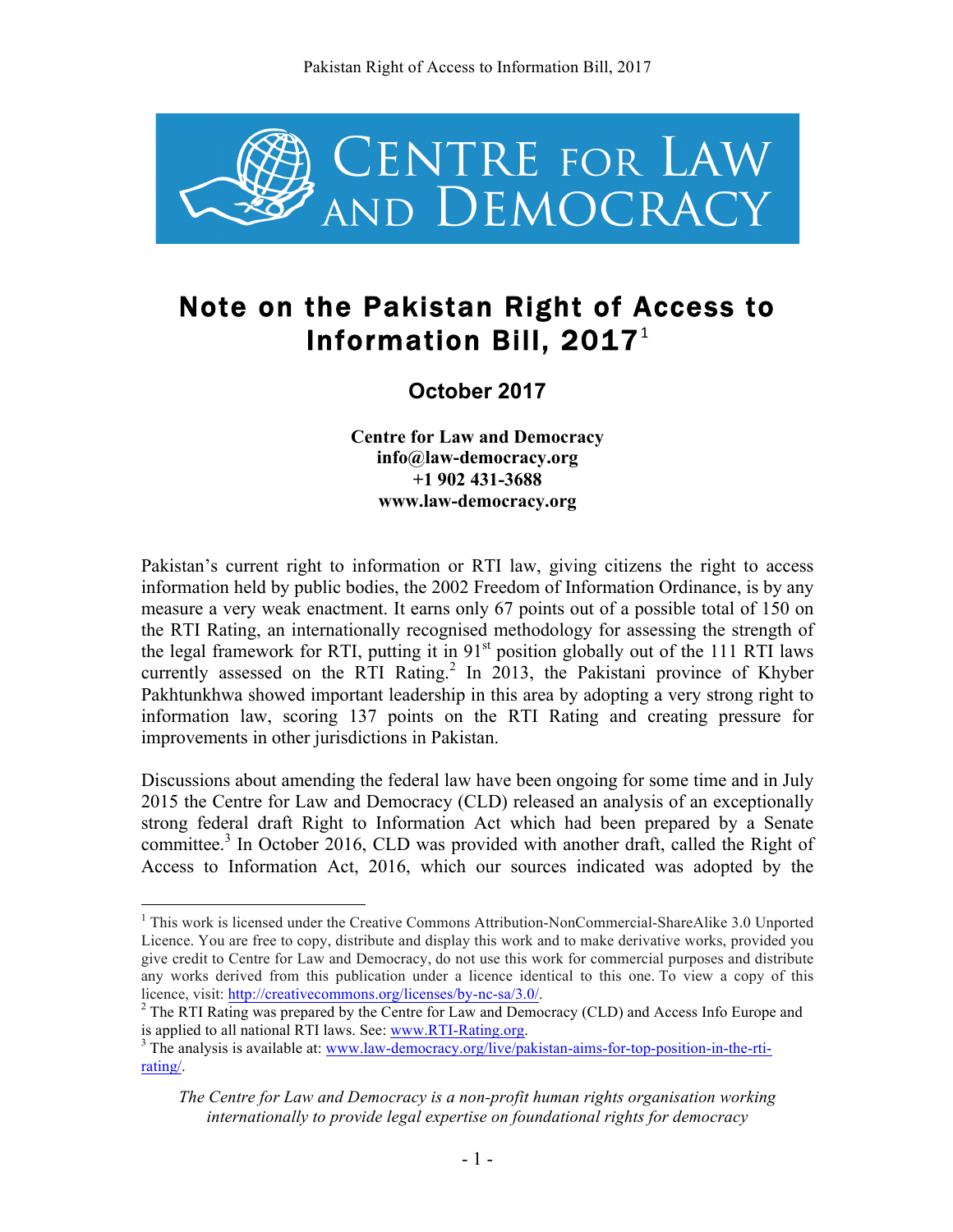Standing Committee of Federal Cabinet for Disposal of Legislative Business (we understand that the draft was not made public). $\frac{4}{1}$  That draft represented a modest improvement over the current law, earning 97 points on the RTI Rating.

We have now been provided with another draft, the Pakistan Right of Access to Information Bill, 2017 (Bill), passed by the National Assembly in early October 2017. This would appear to be identical to the draft passed by the Senate in May 2017. This Note provides an analysis of the Bill based on international standards and better national practice, along with a number of recommendations for improvement. A quick assessment of the Bill based on the RTI Rating has been prepared, and the results are provided in the table below. It received a score of 105 points out of the possible total of 150 points, just over two-thirds of the total, putting it in  $26<sup>th</sup>$  place globally out of the 111 countries.

| <b>Section</b>               | <b>Max Points</b> | <b>Score</b> | <b>Percentage</b> |
|------------------------------|-------------------|--------------|-------------------|
| 1. Right of Access           | 6                 | 6            | 100               |
| 2. Scope                     | 30                | 25           | 83                |
| 3. Requesting Procedures     | 30                | 21           | 70                |
| 4. Exceptions and Refusals   | 30                | 17           | 57                |
| 5. Appeals                   | 30                | 21           | 70                |
| 6. Sanctions and Protections | 8                 | 4            | 50                |
| 7. Promotional Measures      | 16                | 11           | 69                |
| <b>Total score</b>           | 150               | 105          | 70                |

# **Right of Access and Scope**

The Bill implements the constitutional guarantee of the right to information, found in Article 19A of the Constitution, which gives it quasi-constitutional status. It creates a clear presumption in favour of access to information, in section  $3(1)$ , while section  $3(2)$ calls for it to be interpreted in line with the purposes set out in the preamble.

An important shortcoming of the Bill in terms of scope is that applies only to citizens (see sections  $2(ii)$ ,  $3(1)$  and  $11(1)$ ), unlike better practice laws which give everyone the right to make requests for information. The Bill also fails to extend a right to make requests for information to legal entities.

The way information is defined in the Bill is very problematical. Section  $2(v)$  defines "information" as "information based on record", while section  $2(x)$  defines a record as a

<sup>&</sup>lt;sup>4</sup> A copy of that draft Act is available on CLD's website at: www.law-democracy.org/live/pakistan-federalaccess-to-information-bill-just-average.

*The Centre for Law and Democracy is a non-profit human rights organisation working internationally to provide legal expertise on foundational rights for democracy*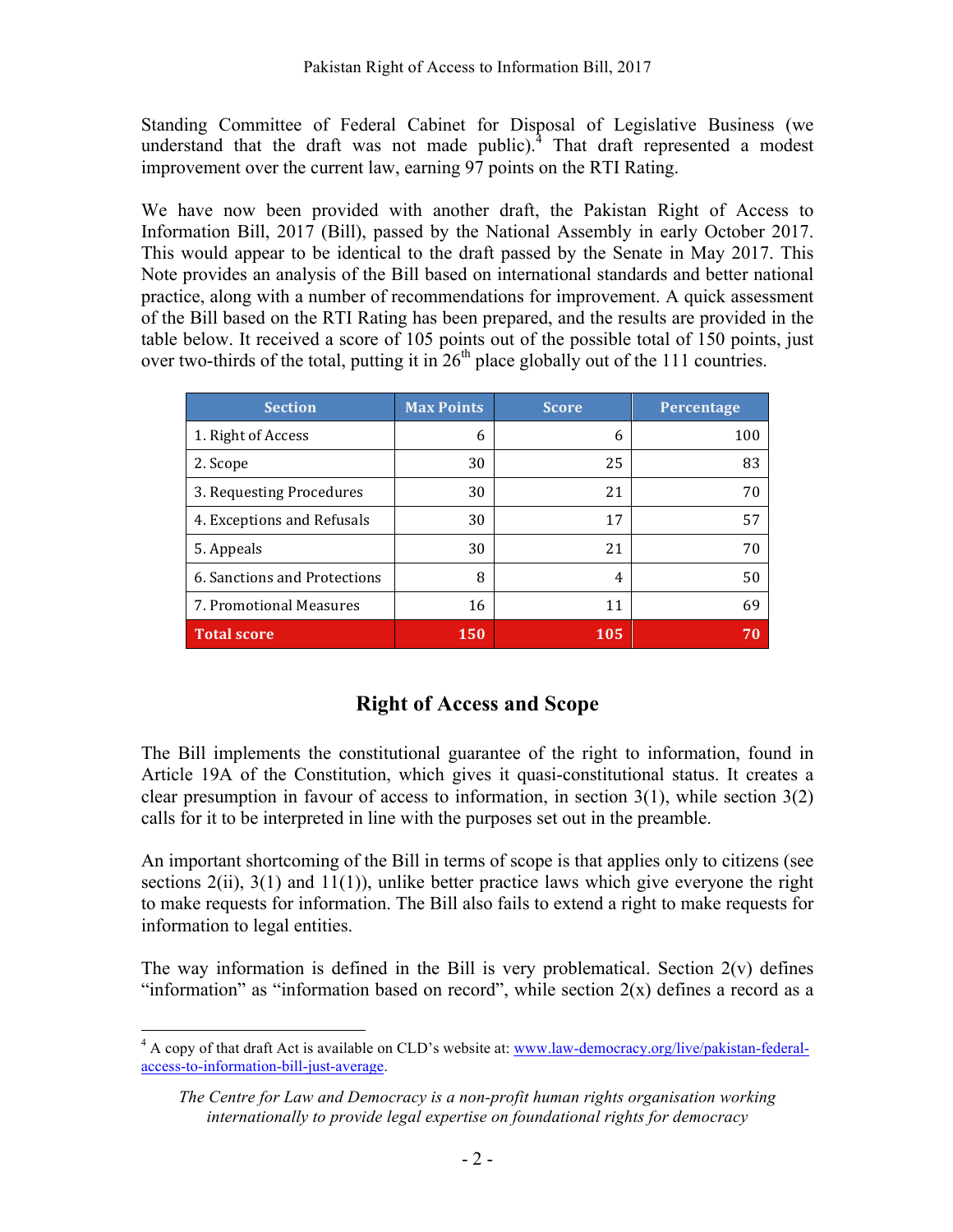"public record as defined in section 6". Instead of providing for a broad definition of information, section 6 provides for a list of categories of records, such as policies, grants of licences and final decisions. This has the very problematical effect of significantly limiting the scope of the right (since any information which did not fall into one of the listed categories would be excluded). The definition of the "right of access to information", at section 2(xii) is broader, referring to information which is "held by or under the control of" a public body, but this is not the operational definition in terms of the right of access.

#### **Recommendations:**

- $\triangleright$  The right to make requests should extend to everyone and to legal entities, instead of being limited to citizens.
- $\triangleright$  Information should be defined broadly to include any recorded information held by a public body.

### **Requesting Procedures**

There are a number of ways in which the requesting procedures could be improved. The provisions on assistance could be clearer. Section 10(2) calls for assistance to be provided to those who need it due to a disability and section  $13(2)(b)(i)$  only allows requests that do not meet the standards of the law to be rejected after assistance has been offered. The latter formulation is broad, but it is not quite the same as a positive obligation to provide assistance, while the former is limited to those who need assistance due to a disability.

According to section 12, where a public body does not hold requested information, it shall inform the requester within ten working days. This is far too long a time limit for this sort of situation. Furthermore, better practice is to require the public body to transfer the request to another body which does hold the information, when it is aware of such a body.

Section 15 provides that a prescribed fee may be charged for reproducing and sending information to the requester. This would seem to preclude a fee being levied simply for making a request, but it would be preferable for the Bill to make this clear. The Bill provides for the Commission to adopt a schedule of fees, but it fails to provide for a certain number of pages of photocopying, for example 10 or 20 pages, to be provided for free.

The following issues are simply not mentioned in the Bill:

There is no reference to an obligation on public bodies to provide access in the format preferred by the requester (such as a photocopy or an electronic version).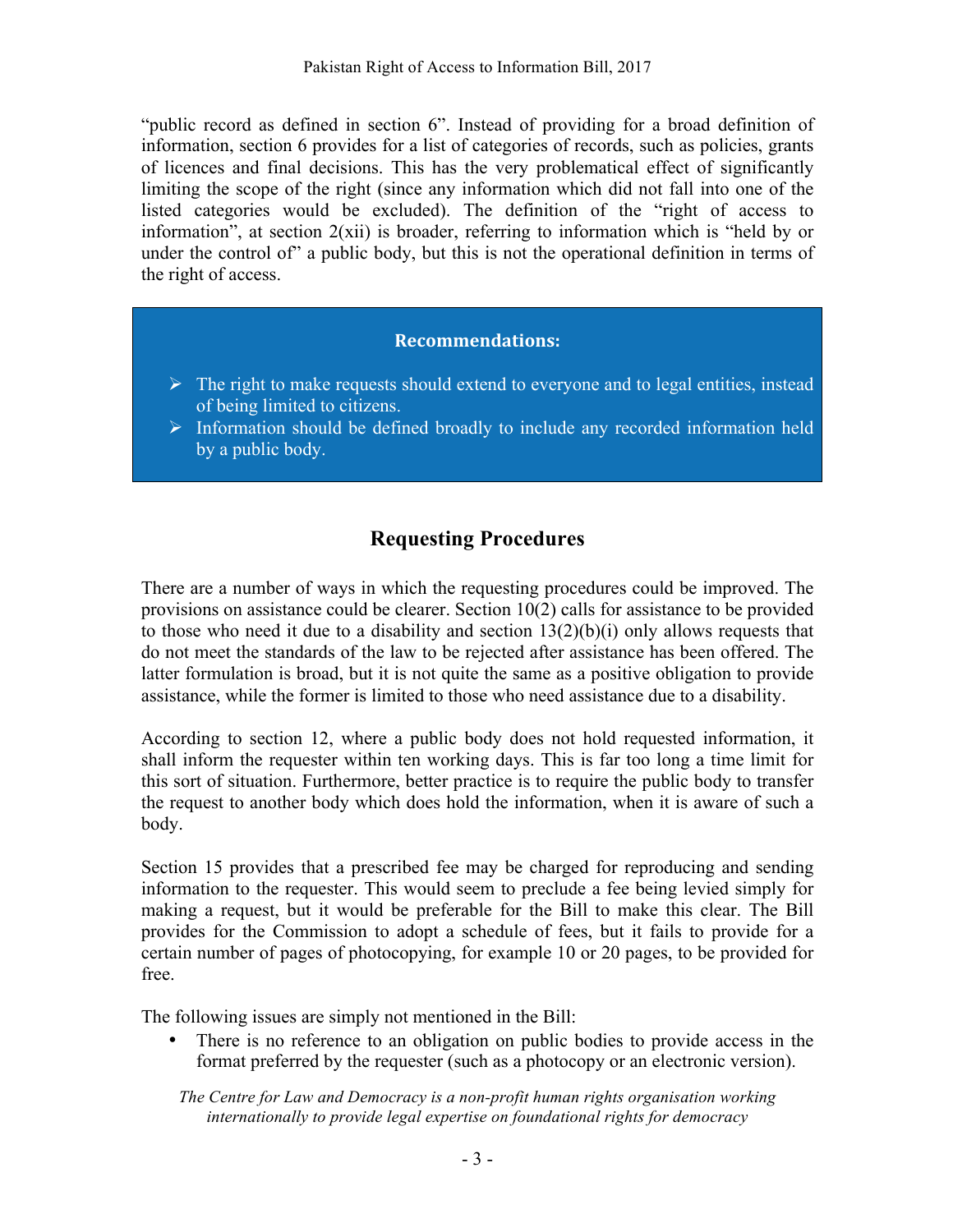- There is no mention of fee waivers for poorer requesters.
- There is no mention of the right freely to reuse information provided in response to a request.

### **Recommendations:**

- $\triangleright$  The law should place a clearer positive obligation on public bodies to provide assistance to all requesters who need it.
- $\triangleright$  Public bodies should be required to inform requesters within a maximum of five working days where they do not hold the requested information and they should be required to transfer requests where they know of other public bodies which do hold it.
- $\triangleright$  The law should make it clear that lodging a request is free, that a certain number of pages of photocopies – for example 10 or 20 pages – will be provided for free and that fees will be waived for poorer requesters.
- $\triangleright$  The law should place a general obligation on public bodies to provide access to information in the format preferred by the requester, subject to limited exceptions (for example to preserve the record).
- $\triangleright$  A regime for free reuse of public information, perhaps pursuant to an open licensing system, should be provided for.

# **Exceptions**

This is one of the categories on the RTI Rating where the Bill does least well, scoring only 17 out of the possible 30 points, or 57%. Section 7 provides that the definition of a public record in section 6 shall not apply to a number of records, thereby creating a regime of exceptions, many of which are too broad or lack a harm test. In stark contrast to this, section 16 sets out a very tight and largely harm-tested regime of exceptions (many of which overlap with those found in section 7).

The specific exceptions in section 7 which are problematical are:

- notings on the files, minutes of meetings and intermediary opinions, until a final decision is reached;
- records declared to be classified by the Minister-in-charge;
- records of banking companies and financial institutions relating to the accounts of their customers (which are not required to be private in nature);
- records relating to defence (which is not harm tested); and
- records provided on a confidential basis.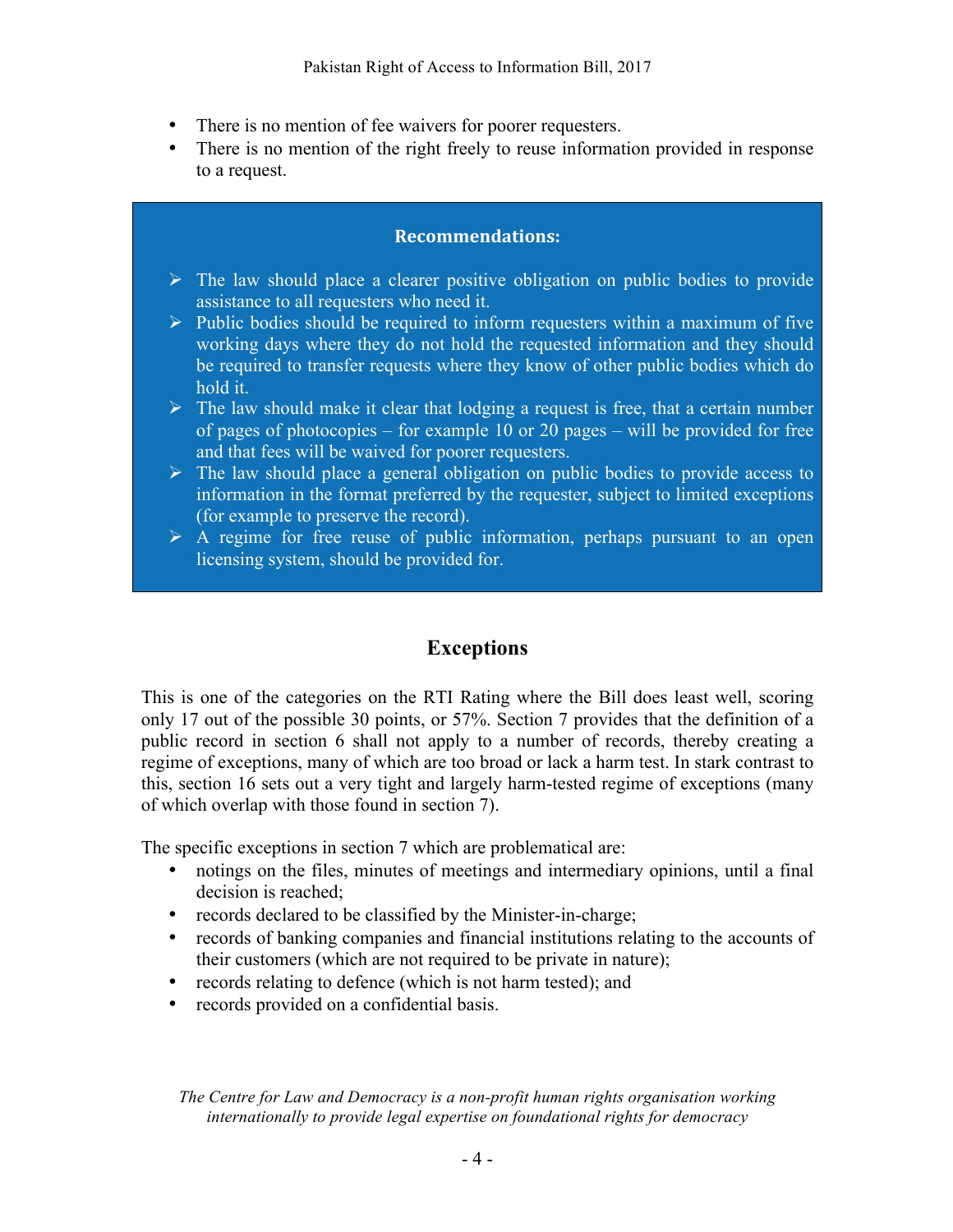The exception in favour of law enforcement at section  $16(1)(i)$  is also not harm tested but, otherwise, all of the exceptions in section 16 are recognised as legitimate under international law and all are harm tested.

There are a number of other shortcomings with the regime of exceptions in the Bill, as follows:

- Section 25 provides generally that the RTI law shall override other laws to the extent of any inconsistency. This is useful but it would be preferable to make it explicit that this applies to override inconsistent secrecy provisions in other laws.
- There is no public interest override, providing for the release of information otherwise covered by an exception where this would be in the overall public interest (i.e. notwithstanding harm to a protected interest), a serious shortcoming. The only reference to the public interest is in section 7(f), which requires the Minister, when declaring information to be classified, to record reasons as to why the harm from disclosure would override the public interest.
- There is no provision for consultation with third parties to obtain their consent for release of information they provided to a public body on a confidential basis, or to allow them to object to the release of information.

### **Recommendations:**

- $\triangleright$  Section 7 should be removed from the law and the regime of exceptions in section 16 should apply on its own (albeit amended to incorporate a harm test for the exception in favour of law enforcement).
- $\triangleright$  The right to information law should make it clear that its provisions override inconsistent secrecy provisions in other laws.
- $\triangleright$  A robust public interest override should be added to the law.
- $\triangleright$  The law should provide for consultation with third parties when a request relates to information provided by them on a confidential basis, and it should make it clear that while they do not have a veto over the release of information, any objections they raise will be taken into account.

# **Appeals**

The Bill provides for an independent oversight body in the form of the Pakistan Commission on Access to Information (Commission) (section 18), but does not provide for internal appeals, which can be a useful way of giving the public body a chance to resolve the matter internally. The Bill also fails to make it clear that parties have a right to appeal the decisions of the Commission to the courts, although this is implicit in the Pakistani legal system.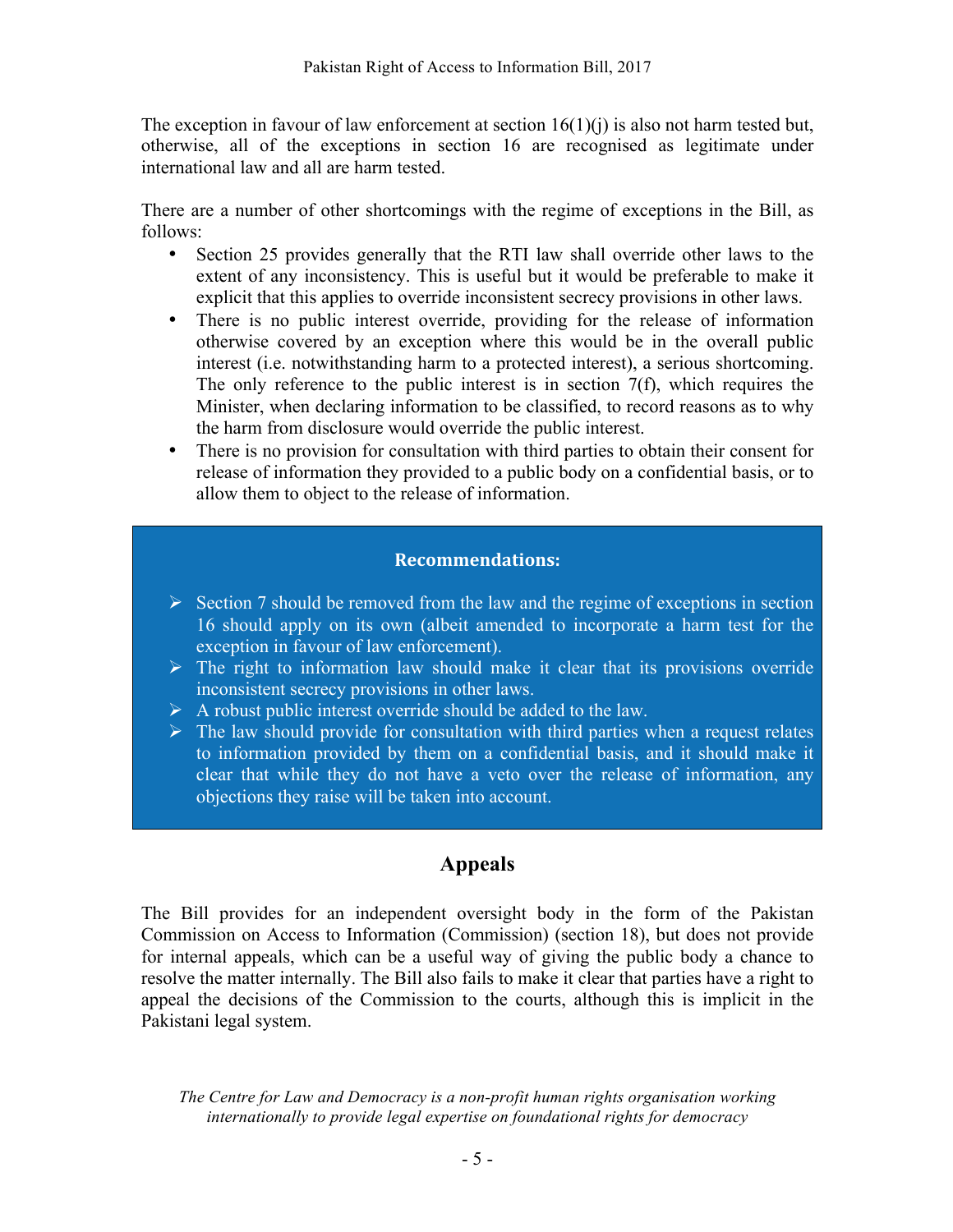The Commission is formally an autonomous body, but it is not independent in the more structural sense of the government not being able to control the appointments process for commissioners. The Prime Minister appoints all three commissioners, which comprise a person qualified to be a High Court judge, a person who has been a civil servant of rank BS-22 or equivalent and a person from civil society (section 19(3)). Better practice is to involve a wider range of actors in the appointments process and also to preclude civil servants from being appointed, as part of a wider guarantee for the independence of members. Furthermore, the budget of the Commission is allocated directly by the government, instead of being protected from political interference, for example by being approved by the legislature (section 21).

The Commission has important powers but it lacks the power to conduct inspections of public bodies (section 20(1)(d)). It is also not as clear as it should be that its decisions are binding in nature. According to section 20(2), a decision of the Commission may, if it has not been appealed against, be treated as a contempt of court but that is not quite the same as saying directly that it is binding. It also seems that the Commission does not have the power to impose sanctions or remedial measures on public bodies *per se* (i.e. in addition to granting remedies to requesters).

Finally, the basis for an appeal is that the requester is "not satisfied by" a decision (or did not get a decision), but best practice is to allow for appeals whenever a requester feels that the rules in the law relating to requests have not been respected.

#### **Recommendations:**

- $\triangleright$  The law should provide for internal appeals and for appeals to the courts.
- $\triangleright$  To further bolster the independence of the Commission, the process for appointing members should be more independent, there should be prohibitions on individuals with strong political connections from being appointed, and measures should be put in place to protect the independence of the budget process.
- $\triangleright$  The law should provide the Commission with the power to inspect public bodies and to impose general remedial measures on public bodies, and it should provide explicitly that the decisions of the Commission are binding.
- $\triangleright$  Consideration should be given to amending the grounds for appeal along the lines suggested above.

### **Sanctions and Protections**

The Bill provides for sanctions for obstruction of access and for protection for good faith disclosures but it fails to provide for sanctions for public bodies which systematically fail to respect the law or for protection for whistleblowers.